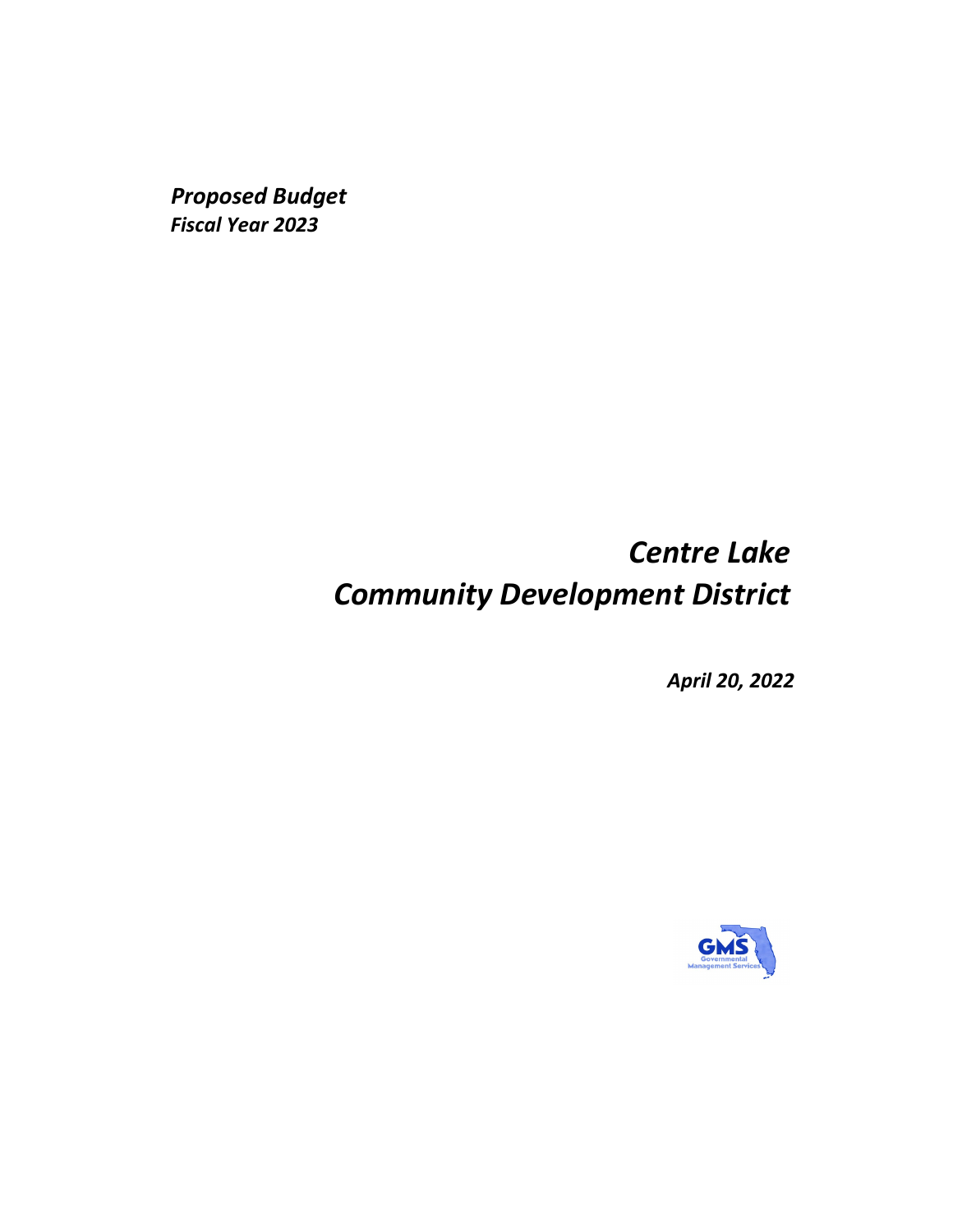**Community Development District**

## *TABLE OF CONTENTS*

| <b>General Fund</b>             |          |
|---------------------------------|----------|
| <b>Budget</b>                   | Page 1-2 |
| <b>Budget Narrative</b>         | Page 3-5 |
| Debt Service Fund - Series 2016 |          |
| <b>Budget</b>                   | Page 6   |
| <b>Amortization Schedule</b>    | Page 7   |
| Debt Service Fund - Series 2021 |          |
| <b>Budget</b>                   | Page 8   |
| <b>Amortization Schedule</b>    | Page 9   |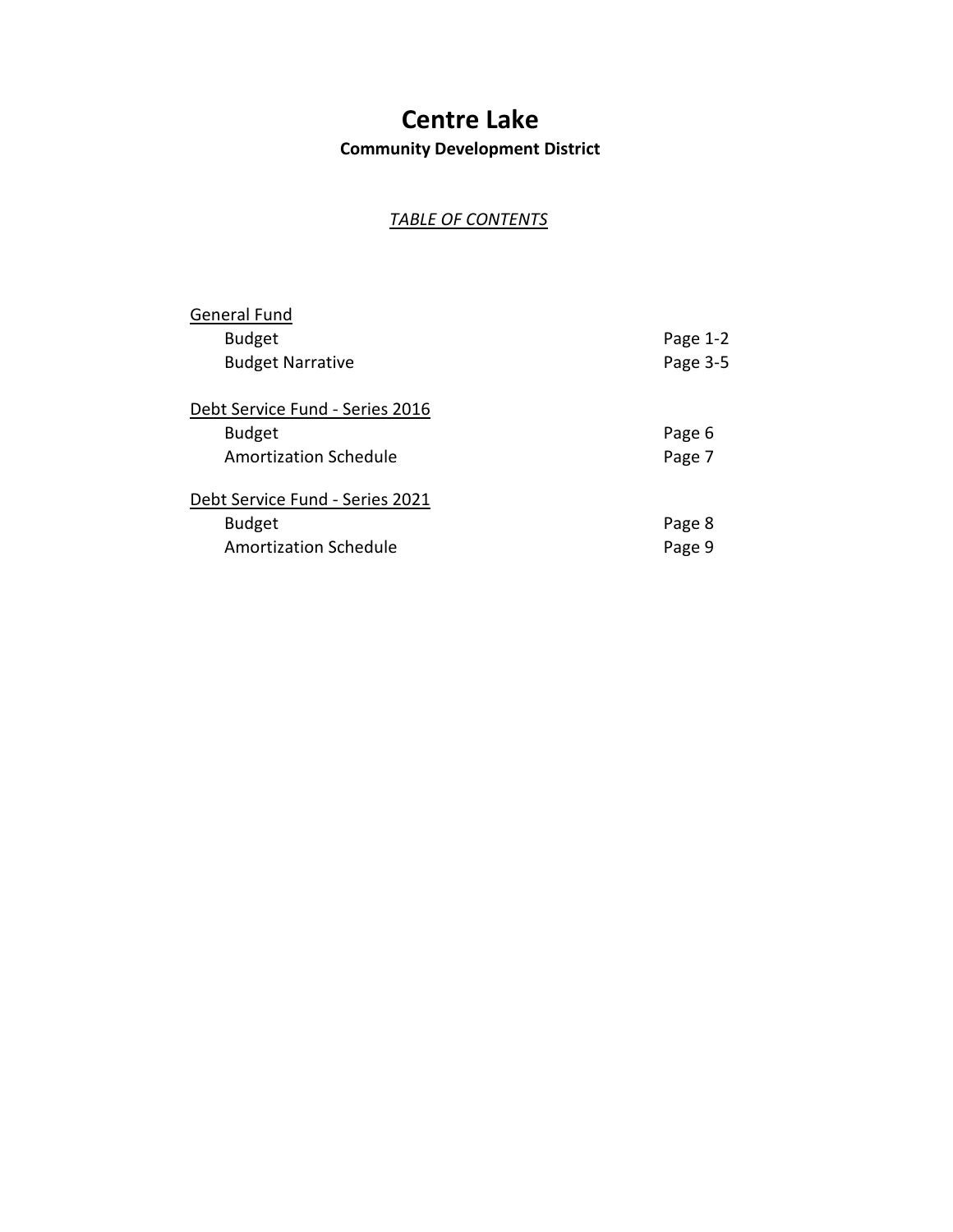## **Community Development District Community Development District Community Development District Community Development District Community Development District Community Development District Community Development District Comm**

| <b>Description</b>               | Adopted<br><b>Budget</b><br>FY 2022 | <b>Actual</b><br><b>Thru</b><br>3/31/2022 | Projected<br><b>Next</b><br>6 Months | <b>Total</b><br>Projected<br>9/30/2022 | Proposed<br><b>Budget</b><br>FY 2023 |
|----------------------------------|-------------------------------------|-------------------------------------------|--------------------------------------|----------------------------------------|--------------------------------------|
| Revenues                         |                                     |                                           |                                      |                                        |                                      |
| <b>Maintenance Assessments</b>   | \$241,000                           | \$224,514                                 | \$16,486                             | \$241,000                              | \$661,643                            |
| Interest Income                  | \$0                                 | \$719                                     | \$0                                  | \$719                                  | \$0                                  |
| Party Rentals                    | \$0                                 | \$1,215                                   | \$0                                  | \$1,215                                | \$0                                  |
| <b>Fob-Access Cards</b>          | \$0                                 | \$360                                     | \$0                                  | \$360                                  | \$0                                  |
| Misc Income                      | \$0                                 | \$500                                     | \$0                                  | \$500                                  | \$0                                  |
| Carryforward Surplus             | \$0                                 | \$54,000                                  | \$0                                  | \$54,000                               | \$0                                  |
| <b>TOTAL REVENUES</b>            | \$241,000                           | \$281,308                                 | \$16,486                             | \$297,794                              | \$661,643                            |
| <b>Expenditures</b>              |                                     |                                           |                                      |                                        |                                      |
| Administrative                   |                                     |                                           |                                      |                                        |                                      |
| <b>Engineering Fees</b>          | \$6,000                             | \$8,328                                   | \$8,328                              | \$16,655                               | \$13,000                             |
| Arbitrage                        | \$2,750                             | \$2,750                                   | \$0                                  | \$2,750                                | \$2,750                              |
| <b>Dissemination Agent</b>       | \$2,500                             | \$1,250                                   | \$1,250                              | \$2,500                                | \$2,500                              |
| Assessment Roll                  | \$5,000                             | \$5,000                                   | \$0                                  | \$0                                    | \$5,000                              |
| <b>Attorney Fees</b>             | \$12,000                            | \$13,233                                  | \$18,526                             | \$31,758                               | \$30,000                             |
| <b>Annual Audit</b>              | \$3,500                             | \$3,600                                   | \$0                                  | \$3,600                                | \$3,700                              |
| <b>Trustee Fees</b>              | \$3,250                             | \$3,250                                   | \$0                                  | \$3,250                                | \$3,250                              |
| <b>Management Fees</b>           | \$33,372                            | \$16,686                                  | \$16,686                             | \$33,372                               | \$35,708                             |
| Computer Time                    | \$1,000                             | \$500                                     | \$500                                | \$1,000                                | \$1,200                              |
| <b>Website Compliance</b>        | \$1,000                             | \$500                                     | \$500                                | \$1,000                                | \$1,000                              |
| Telephone                        | \$40                                | \$0                                       | \$10                                 | \$10                                   | \$40                                 |
| Postage                          | \$200                               | \$702                                     | \$702                                | \$1,404                                | \$500                                |
| Printing & Binding               | \$300                               | \$763                                     | \$763                                | \$1,526                                | \$600                                |
| Insurance                        | \$6,520                             | \$6,127                                   | \$0                                  | \$6,127                                | \$6,900                              |
| <b>Legal Advertising</b>         | \$700                               | \$300                                     | \$300                                | \$601                                  | \$700                                |
| <b>Other Current Charges</b>     | \$450                               | \$481                                     | \$481                                | \$963                                  | \$600                                |
| <b>Office Supplies</b>           | \$90                                | \$1,206                                   | \$150                                | \$1,356                                | \$90                                 |
| Dues, Licenses & Subscription    | \$175                               | \$175                                     | \$0                                  | \$175                                  | \$175                                |
| <b>TOTAL ADMINISTRATIVE</b>      | \$78,847                            | \$64,851                                  | \$48,196                             | \$108,046                              | \$107,713                            |
|                                  |                                     |                                           |                                      |                                        |                                      |
| Field<br><b>Field Management</b> | \$12,000                            | \$6,000                                   | \$6,000                              | \$12,000                               | \$12,840                             |
| Electric                         | \$0                                 | \$295                                     | \$885                                | \$1,180                                | \$2,400                              |
| Water                            | \$0                                 | \$3,017                                   | \$9,050                              | \$12,066                               | \$30,000                             |
| <b>General Repairs</b>           | \$15,000                            | \$3,750                                   | \$3,750                              | \$7,500                                | \$15,000                             |
| Landscape Maintenance            | \$65,000                            | \$28,610                                  | \$36,390                             | \$65,000                               | \$65,000                             |
| Plant Replacement                | \$5,000                             | \$773                                     | \$773                                | \$1,546                                | \$5,000                              |
| Lake Maintenance                 | \$14,400                            | \$7,200                                   | \$7,200                              | \$14,400                               | \$14,400                             |
| <b>Fountain Maintenance</b>      | \$7,200                             | \$2,500                                   | \$3,500                              | \$6,000                                | \$7,200                              |
| Midge Control                    | \$28,553                            | \$0                                       | \$14,277                             | \$14,277                               | \$28,553                             |
| Lake Debris Removal              | \$2,000                             | \$0                                       | \$1,000                              | \$1,000                                | \$2,000                              |
| <b>Holiday Decorations</b>       | \$5,000                             | \$10,260                                  | \$0                                  | \$10,260                               | \$5,000                              |
| Sidewalk Maintenance             | \$5,000                             | \$0                                       | \$2,500                              | \$2,500                                | \$5,000                              |
| Contingency                      | \$3,000                             | \$21,425                                  | \$21,425                             | \$42,850                               | \$142,987                            |
| <b>TOTAL FIELD</b>               | \$162,153                           | \$83,829                                  | \$106,749                            | \$190,579                              | \$335,380                            |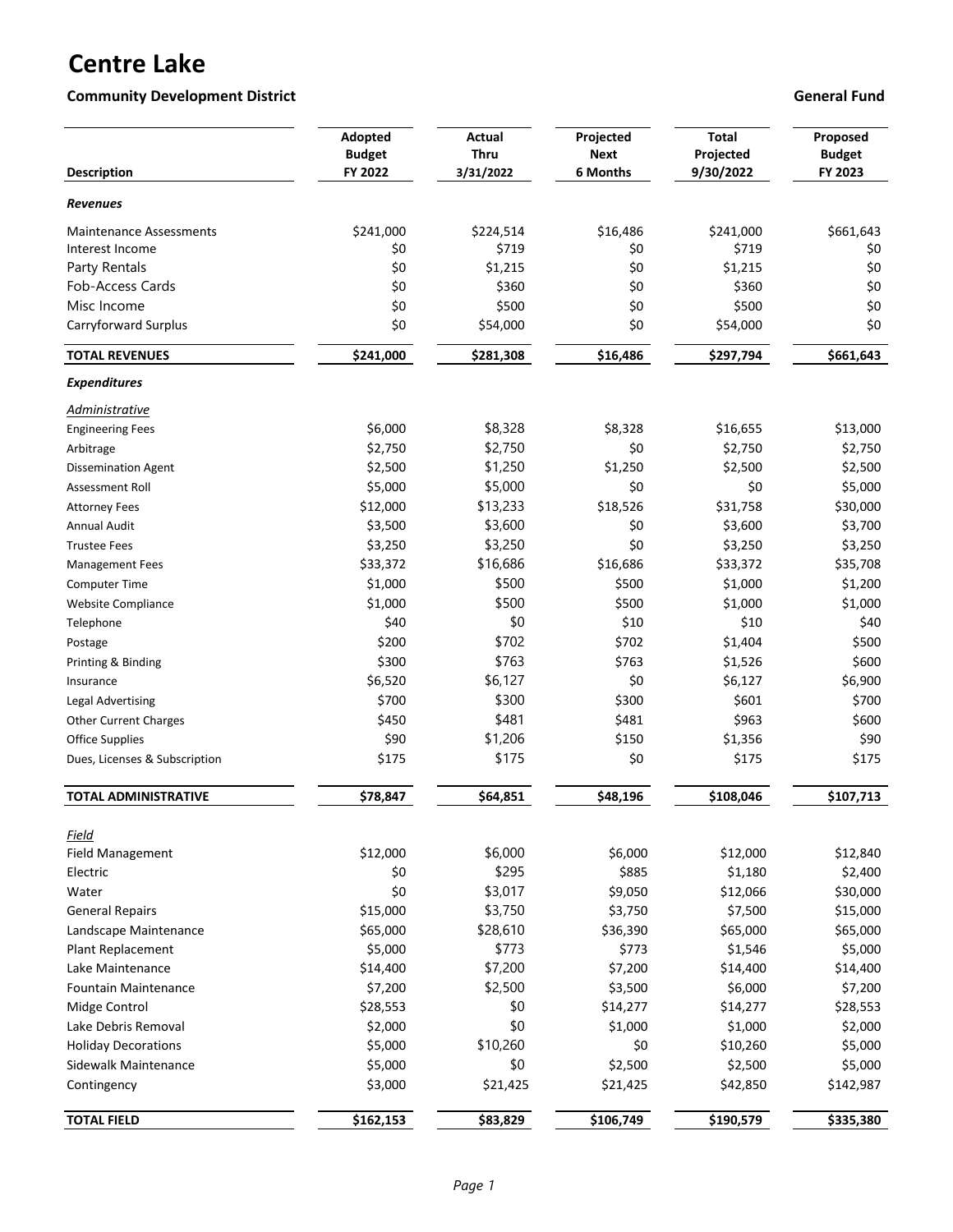## **Community Development District Community Development District Community Development District Community Development District Community Development District Community Development District Community Development District Comm**

| <b>Description</b>            | <b>Adopted</b><br><b>Budget</b><br>FY 2022 | <b>Actual</b><br><b>Thru</b><br>3/31/2022 | Projected<br><b>Next</b><br>6 Months | <b>Total</b><br>Projected<br>9/30/2022 | Proposed<br><b>Budget</b><br>FY 2023 |  |
|-------------------------------|--------------------------------------------|-------------------------------------------|--------------------------------------|----------------------------------------|--------------------------------------|--|
| <b>Clubhouse</b>              |                                            |                                           |                                      |                                        |                                      |  |
| Management Fees               | \$0                                        | \$46,450                                  | \$25,000                             | \$71,450                               | \$80,000                             |  |
| Telephone                     | \$0                                        | \$711                                     | \$1,067                              | \$1,779                                | \$2,200                              |  |
| Internet/Cable                | \$0                                        | \$2,205                                   | \$2,400                              | \$4,605                                | \$4,800                              |  |
| Electric                      | \$0                                        | \$8,763                                   | \$13,200                             | \$21,963                               | \$30,000                             |  |
| <b>Refuse Services</b>        | \$0                                        | \$1,865                                   | \$3,600                              | \$5,465                                | \$8,000                              |  |
| Repairs and Maintenance       | \$0                                        | \$12,165                                  | \$6,083                              | \$18,248                               | \$20,000                             |  |
| Pool Maintenance              | \$0                                        | \$8,750                                   | \$15,000                             | \$23,750                               | \$30,000                             |  |
| Pool Repairs                  | \$0                                        | \$27,977                                  | \$9,326                              | \$37,302                               | \$20,000                             |  |
| Landscape Maintenance         | \$0                                        | \$1,000                                   | \$3,000                              | \$4,000                                | \$6,000                              |  |
| Fitness Equipment Maintenance | \$0                                        | \$400                                     | \$900                                | \$1,300                                | \$1,800                              |  |
| Pest Control                  | \$0                                        | \$690                                     | \$1,620                              | \$2,310                                | \$3,250                              |  |
| <b>Special Events</b>         | \$0                                        | \$4,504                                   | \$4,504                              | \$9,008                                | \$10,000                             |  |
| <b>Operating Supplies</b>     | \$0                                        | \$767                                     | \$767                                | \$1,533                                | \$2,000                              |  |
| Dues, Licenses & Subscription | \$0                                        | \$500                                     | \$0                                  | \$500                                  | \$500                                |  |
| <b>Total Clubhouse</b>        | \$0                                        | \$116,746                                 | \$86,466                             | \$203,212                              | \$218,550                            |  |
| <b>TOTAL EXPENDITURES</b>     | \$241,000                                  | \$265,426                                 | \$241,411                            | \$501,837                              | \$661,643                            |  |
| <b>FUND BALANCE</b>           | \$0                                        | \$15,882                                  | ( \$224, 925)                        | ( \$204,043)                           | \$0                                  |  |

|                                   | Per Unit   | Total      |
|-----------------------------------|------------|------------|
| <b>Gross Assessment Field</b>     | \$505.05   | \$243,434  |
| Less: Disc. & Coll. (4%)          | $-520.20$  | (59, 737)  |
| <b>Gross Assessment ClubHouse</b> | \$924.85   | \$445,778  |
| Less: Disc. & Coll. (4%)          | $-536.99$  | (517, 831) |
| <b>Net Assessment</b>             | \$1,372.70 | \$661,643  |
| Number of Units                   |            | 482        |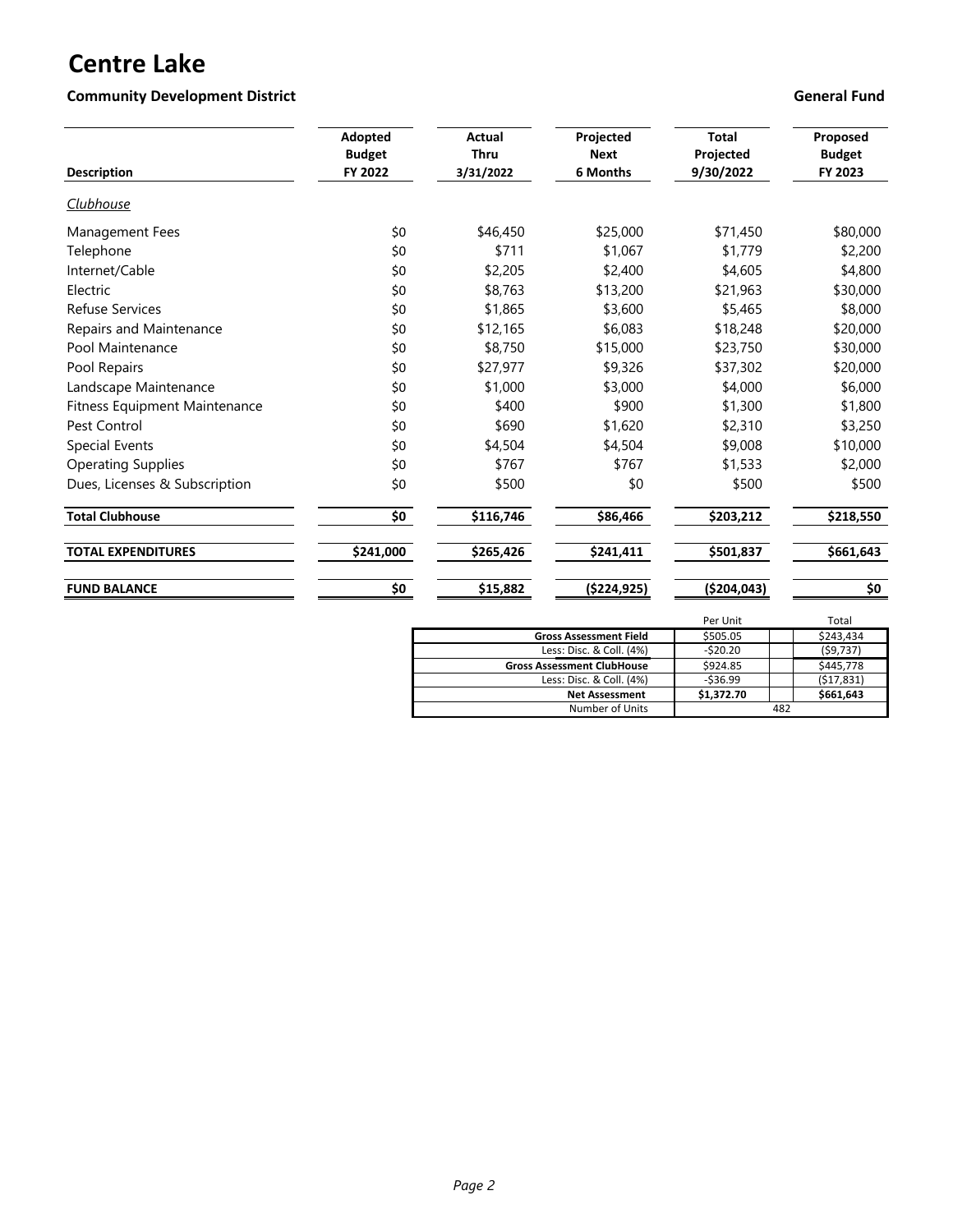#### **REVENUES:**

#### **Assessments**

The District will levy a Maintenance Assessment on all assessable property within the District.

#### **Interest Income**

The District will have all excess funds invested with the State Board of Administration. The Amount is based upon the estimated average balance of funds available during the fiscal year.

 **\_\_\_**

 $\mathcal{L}_\mathcal{L} = \{ \mathcal{L}_\mathcal{L} = \{ \mathcal{L}_\mathcal{L} = \{ \mathcal{L}_\mathcal{L} = \{ \mathcal{L}_\mathcal{L} = \{ \mathcal{L}_\mathcal{L} = \{ \mathcal{L}_\mathcal{L} = \{ \mathcal{L}_\mathcal{L} = \{ \mathcal{L}_\mathcal{L} = \{ \mathcal{L}_\mathcal{L} = \{ \mathcal{L}_\mathcal{L} = \{ \mathcal{L}_\mathcal{L} = \{ \mathcal{L}_\mathcal{L} = \{ \mathcal{L}_\mathcal{L} = \{ \mathcal{L}_\mathcal{$ 

#### **EXPENDITURES:**

#### **Administrative:**

#### **Engineering Fees**

The District's engineer will be providing general engineering services to the District, i.e. attendance and preparation for monthly board meetings, review invoices, etc.

#### **Arbitrage Rebate Calculation**

The District is required to annually have an arbitrage rebate calculation on the District's Series 2016 Special Assessment Bonds. The District will contract with an independent certified public accounting firm to calculate the rebate liability and submit a report to the District.

#### **Dissemination Agent**

The District is required by the Security and Exchange Commission to comply with Rule 15(c)(2)-12(b)(5), which relates to additional reporting requirements for un-rated bond issues.

#### **Assessment Roll**

The District receives Annual Assessment Administration of 1% of assessments not to exceed \$5,000. Annually by GMS, SF, LLC.

#### **Attorney Fees**

The District's legal counsel will be providing general legal services to the District, i.e. attendance and preparation for monthly meetings, review operating & maintenance contracts, resolutions etc.

#### **Annual Audit**

The District is required annually to conduct an audit of its financial records by an Independent Certified Public Accounting Firm. Per Section 218.39 of the Florida Statues.

#### **Trustee Fees**

The District issued Series 2016 Special Assessment Bonds which are held with a Trustee at Zions Bank. The amount of the trustee fees budgeted is based on the agreement between Zions Bank and the District.

#### **Management Fees**

The District receives Management, Accounting and Administrative services as part of a Management Agreement with Governmental Management Services, LLC.

#### **Computer Time**

The District processes all of its financial activities, i.e. accounts payable, financial statements, etc. on a main frame computer leased by Governmental Management Services – South Florida, LLC.

#### **Website Compliance**

Per Section 189.069 F.S, all Districts must have a website by October 1, 2015 to provide detailed information on the CDD as well as links to useful websites regarding Compliance issues. This website will be maintained by GMS-SF, LLC and updated as required by the Statute.

#### **Telephone**

Telephone and fax machine.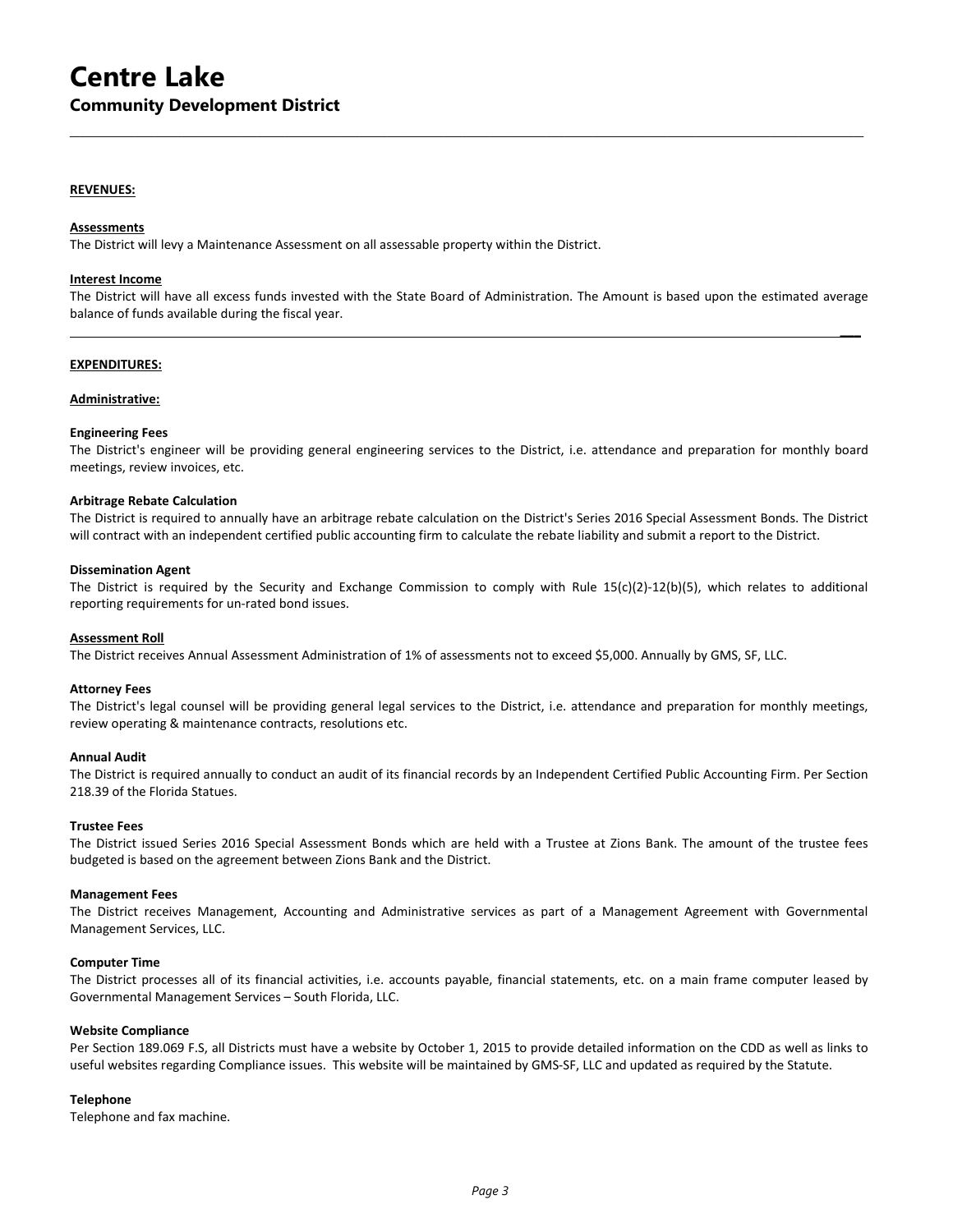#### **Community Development District**

#### **Postage**

Mailing of agenda packages, overnight deliveries, correspondence, etc.

#### **Printing & Binding**

Printing and Binding agenda packages for board meetings, printing of computerized checks, stationary, envelopes etc.

#### **Administrative: (continued)**

#### **Insurance**

The District's General Liability & Public Officials Liability Insurance policy is with a qualified entity that specializes in providing insurance coverage to governmental agencies. The amount is based upon similar Community Development Districts.

 $\mathcal{L}_\mathcal{L} = \{ \mathcal{L}_\mathcal{L} = \{ \mathcal{L}_\mathcal{L} = \{ \mathcal{L}_\mathcal{L} = \{ \mathcal{L}_\mathcal{L} = \{ \mathcal{L}_\mathcal{L} = \{ \mathcal{L}_\mathcal{L} = \{ \mathcal{L}_\mathcal{L} = \{ \mathcal{L}_\mathcal{L} = \{ \mathcal{L}_\mathcal{L} = \{ \mathcal{L}_\mathcal{L} = \{ \mathcal{L}_\mathcal{L} = \{ \mathcal{L}_\mathcal{L} = \{ \mathcal{L}_\mathcal{L} = \{ \mathcal{L}_\mathcal{$ 

#### **Legal Advertising**

The District is required to advertise various notices for monthly Board meetings, public hearings etc in a newspaper of general circulation.

#### **Other Current Charges**

Bank charges and any other miscellaneous expenses that incurred during the year.

#### **Office Supplies**

Miscellaneous office supplies.

#### **Dues, Licenses & Subscriptions**

The District is required to pay an annual fee to the Department of Economic Opportunity for \$175. This is the only expense under this category for the District.

#### **Field:**

#### **Field Management**

The supervision and on-site management of Centre Lake CDD. The responsibilities include reviewing contracts and other maintenance related items.

#### **Landscape Maintenance**

Common area lawn maintenance. Includes grass cutting and edging, quarterly fertilization, bi-monthly pest control and weed control.

#### **Plant Replacement**

The District will go into contract for the replacement of plants needed along the common areas.

#### **General Repairs**

Includes maintenance and repair work that may come up during the Fiscal Year.

#### **Lake Maintenance**

Includes monthly Lake Management Services for the Lakes in the District.

#### **Midge Control**

The District will hire a company to provide midge management services.

#### **Lake Debris Removal**

Includes monthly cleaning and debris removal of all CDD lakes.

#### **Holiday Decorations**

The District will hire a company to decorate the common grounds for the holidays.

#### **Sidewalk Maintenance**

This line item is the estimated cost for the maintenance of the sidewalks.

#### **Contingency**

Any unscheduled repairs and maintenance that the District should incur during the fiscal year.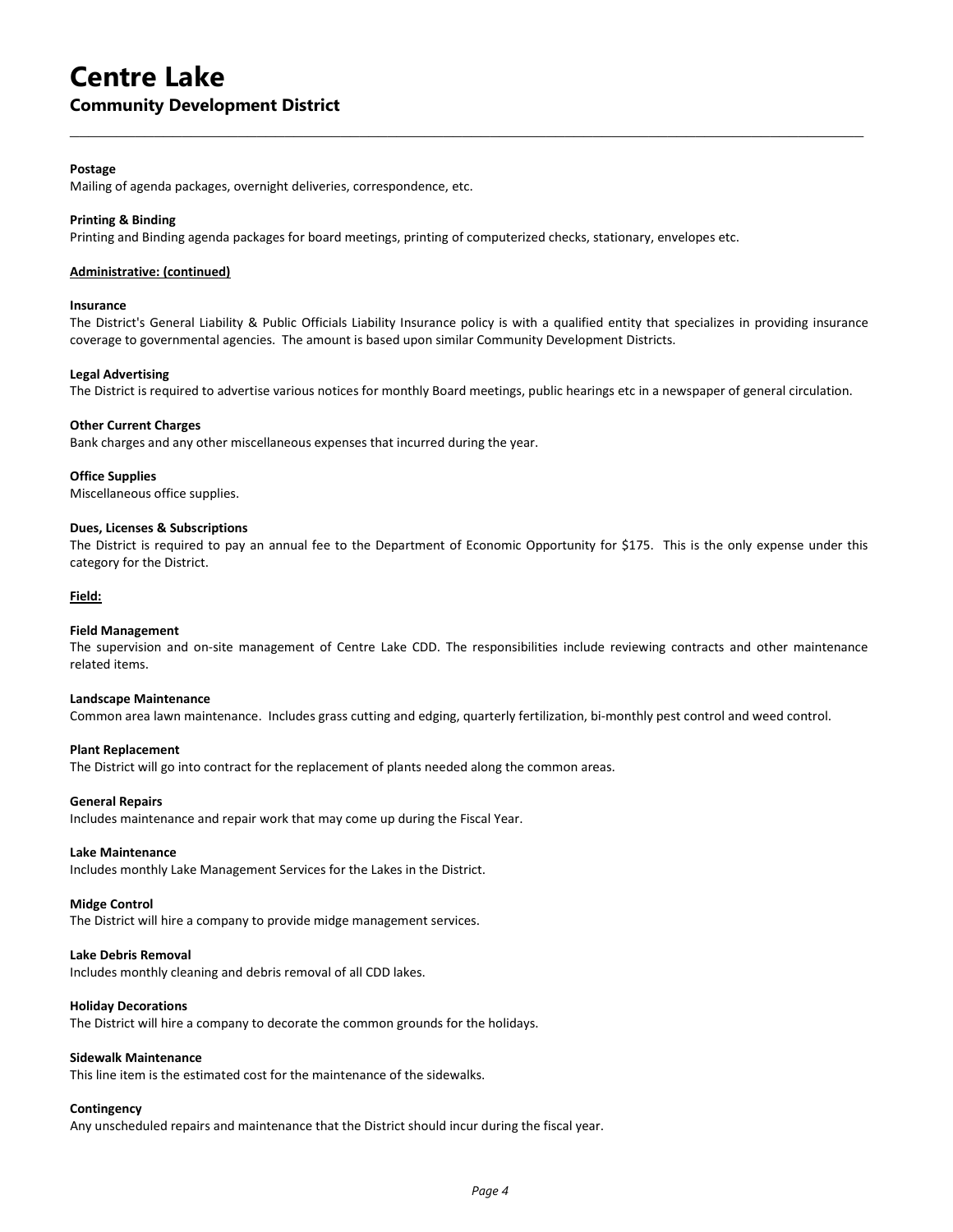#### **Community Development District**

#### **Fountain Maintenance**

This is the estimated cost for the maintenance of the fountains within the district.

 $\mathcal{L}_\mathcal{L} = \{ \mathcal{L}_\mathcal{L} = \{ \mathcal{L}_\mathcal{L} = \{ \mathcal{L}_\mathcal{L} = \{ \mathcal{L}_\mathcal{L} = \{ \mathcal{L}_\mathcal{L} = \{ \mathcal{L}_\mathcal{L} = \{ \mathcal{L}_\mathcal{L} = \{ \mathcal{L}_\mathcal{L} = \{ \mathcal{L}_\mathcal{L} = \{ \mathcal{L}_\mathcal{L} = \{ \mathcal{L}_\mathcal{L} = \{ \mathcal{L}_\mathcal{L} = \{ \mathcal{L}_\mathcal{L} = \{ \mathcal{L}_\mathcal{$ 

#### **Electricity**

FPL provides electricity for Common Area Lighting.

#### **Water**

Water cost for the for common areas such as fountains and entrances.

#### **Clubhouse Maintenance:**

**Management Fees** Onsite management fees for the clubhouse.

**Telephone** Cost of telephone lines for telephone, internet, fax and alarm systems.

#### **Trash Collection/Recycling**

Cost of trash and recycling removal.

**Water & Sewer** Water and sewer cost for the Club.

**Repairs/Maintenance**  Maintenance expenditures required to repair and maintain the Club.

**Operating Supplies/Clubhouse Supplies** Supplies to run Club and Club Office.

**Pest Control** Preventative maintenance for bugs and rodents.

#### **Pool Maintenance**

Cost to maintain the pool, does not include repairs.

**Pool Repairs** Cost to make unanticipated repairs to the pool.

**Landscape Maintenance** Maintaining the lawn and plants around the club.

#### **Cable and Internet**

Estimated cost of cable TV and internet for the Club with Comcast and Ark Solvers as needed.

**Special events**

.

Expenses related to Social Events.

#### **Holiday Decorations**

The District will hire a company to decorate the clubhouse for the holidays

#### **Dues, Licenses & Subscriptions**

The club is required to renew pool permits and licenses annually.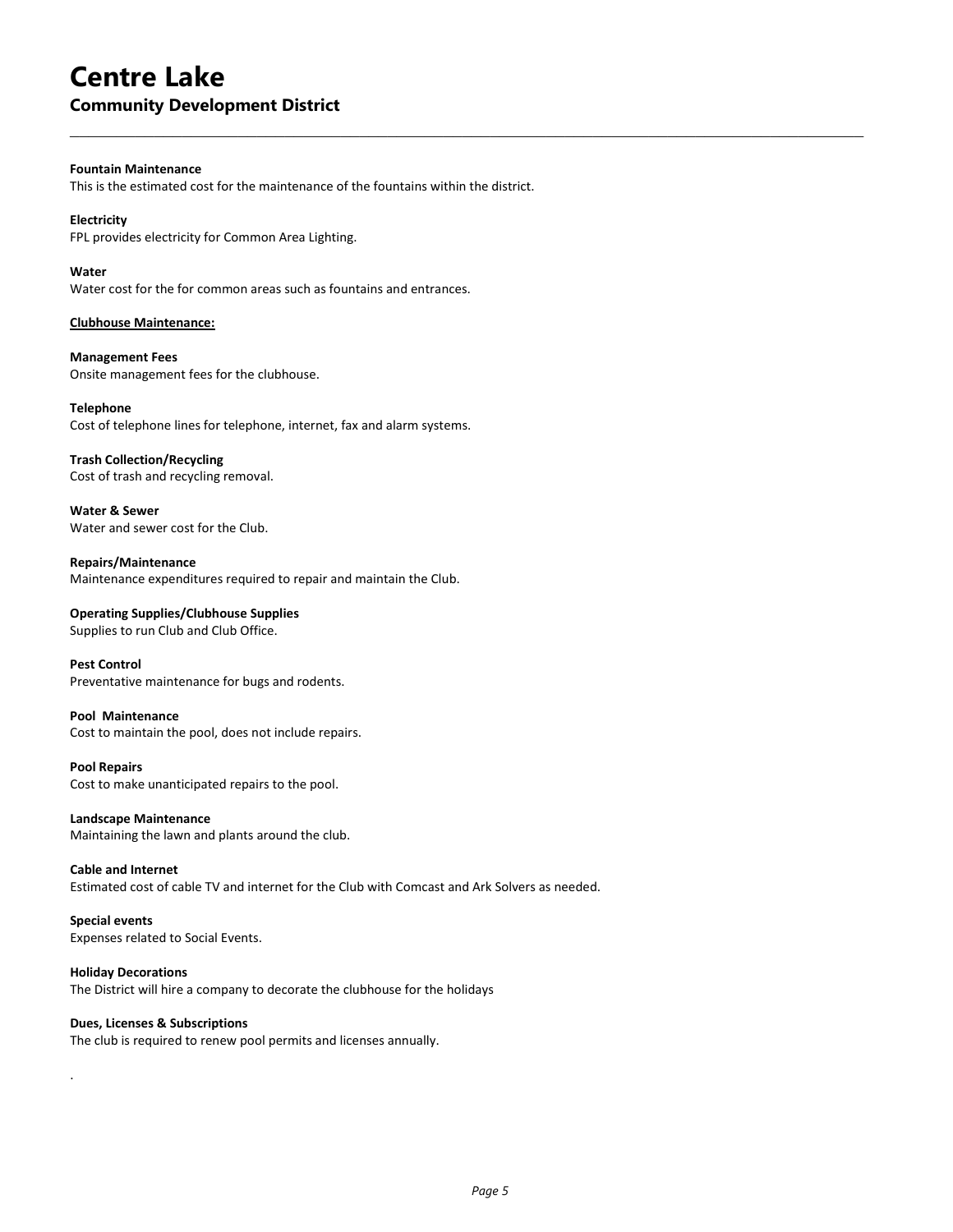# **Centre Lake Debt Service Fund**

#### **Community Development District Series 2016** Series 2016 Special Assessment Bonds

| <b>Description</b>                   | Adopted<br><b>Budget</b><br>FY 2022 | <b>Actual</b><br>Thru<br>3/31/2022 | Projected<br><b>Next</b><br>6 Months | <b>Total</b><br>Projected<br>9/30/2022 | Proposed<br><b>Budget</b><br>FY 2023 |  |
|--------------------------------------|-------------------------------------|------------------------------------|--------------------------------------|----------------------------------------|--------------------------------------|--|
| <b>Revenues</b>                      |                                     |                                    |                                      |                                        |                                      |  |
| Special Assessments - A Bonds        | \$676,618                           | \$630,327                          | \$46,291                             | \$676,618                              | \$649,280                            |  |
| Interest Income                      | \$0                                 | \$26                               | \$26                                 | \$51                                   | \$0                                  |  |
| Carry Forward Surplus <sup>(1)</sup> | \$506,266                           | \$506,330                          | \$0                                  | \$506,330                              | \$512,575                            |  |
| <b>TOTAL REVENUES</b>                | \$1,182,884                         | \$1,136,682                        | \$46,316                             | \$1,182,999                            | \$1,161,855                          |  |
| <b>Expenditures</b>                  |                                     |                                    |                                      |                                        |                                      |  |
| Series 2016                          |                                     |                                    |                                      |                                        |                                      |  |
| Interest - 12/15                     | \$229,459                           | \$229,459                          | \$0                                  | \$229,459                              | \$225,965                            |  |
| Principal - 12/15                    | \$215,000                           | \$215,000                          | \$0                                  | \$215,000                              | \$220,000                            |  |
| Interest - $06/15$                   | \$225,965                           | \$0                                | \$225,965                            | \$225,965                              | \$221,428                            |  |
| <b>TOTAL EXPENDITURES</b>            | \$670,424                           | \$444,459                          | \$225,965                            | \$670,424                              | \$667,393                            |  |
| <b>EXCESS REVENUES</b>               | \$512,460                           | \$692,224                          | (\$179,649)                          | \$512,575                              | \$494,462                            |  |
|                                      |                                     |                                    |                                      |                                        | $\cdots$                             |  |

Interest 12/15/2023 \$ 221,427.50<br>Principal 12/15/2023 \$ 230,000.00 Principal 12/15/2023

 $$ 451,427.50$ 

|                  |           | <b>Total Net Assessment</b>   | \$649,279.97    |
|------------------|-----------|-------------------------------|-----------------|
|                  |           | Less Discount/Collection Fees | ( \$34, 172.63) |
|                  | 482       |                               | \$683,452.60    |
| <b>Townhomes</b> | 226       | \$1,102.62                    | \$249,192.12    |
| Single           | 256       | \$1,696.33                    | \$434,260.48    |
| Land Use         | No. Units | Gross Per Unit                | <b>TOTAL</b>    |
|                  |           | Series 2016                   |                 |

(1) Carry forward surplus is net of the reserve requirement.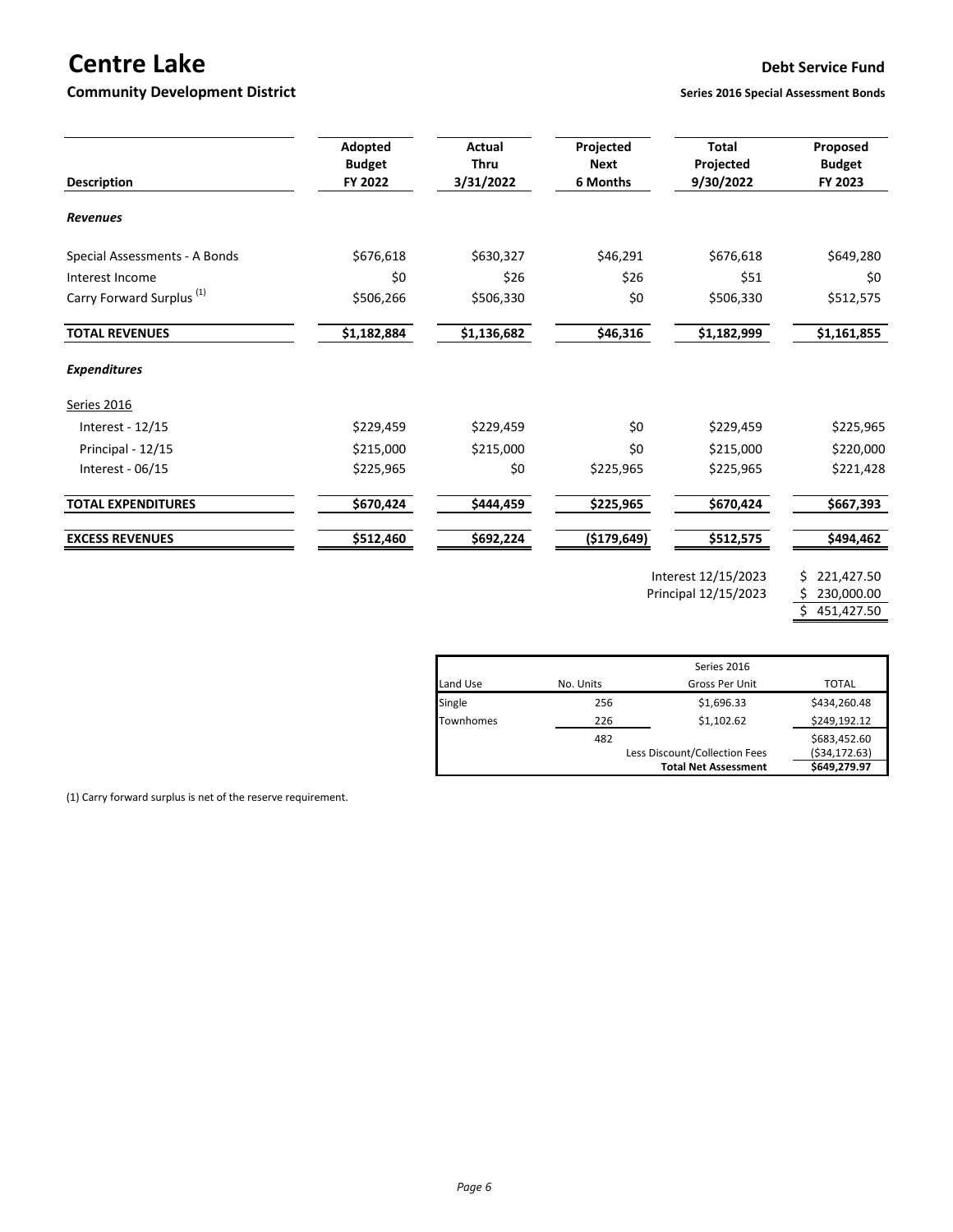## **Community Development District** Series 2016 Special Assessment Bonds

| <b>DATE</b> |                                  | <b>BALANCE</b> |    | <b>PRINCIPAL</b>  |    |                   | <b>INTEREST</b> |               |  |  | <b>TOTAL</b> |  |  |
|-------------|----------------------------------|----------------|----|-------------------|----|-------------------|-----------------|---------------|--|--|--------------|--|--|
| 12/15/22    | \$                               | 9,810,000.00   | \$ | 220,000.00        | \$ | 225,965.00        | \$              | 671,930.00    |  |  |              |  |  |
| 06/15/23    | \$                               | 9,590,000.00   | \$ |                   | \$ | 221,427.50        | \$              |               |  |  |              |  |  |
| 12/15/23    | \$                               | 9,590,000.00   | \$ | 230,000.00        | \$ | 221,427.50        | ड़              | 672,855.00    |  |  |              |  |  |
| 06/15/24    |                                  | 9,360,000.00   | \$ |                   | \$ | 216,683.75        | \$              |               |  |  |              |  |  |
| 12/15/24    |                                  | 9,360,000.00   | \$ | 240,000.00        | \$ | 216,683.75        | \$              | 673,367.50    |  |  |              |  |  |
| 06/15/25    |                                  | 9,120,000.00   | \$ |                   | \$ | 211,733.75        | \$              |               |  |  |              |  |  |
| 12/15/25    |                                  | 9,120,000.00   | \$ | 250,000.00        | \$ | 211,733.75        | \$              | 673,467.50    |  |  |              |  |  |
| 06/15/26    |                                  | 8,870,000.00   | \$ |                   | \$ | 206,577.50        | \$              |               |  |  |              |  |  |
| 12/15/26    |                                  | 8,870,000.00   | \$ | 260,000.00        | \$ | 206,577.50        | \$              | 673,155.00    |  |  |              |  |  |
| 06/15/27    |                                  | 8,610,000.00   | \$ |                   | \$ | 201,215.00        | \$              |               |  |  |              |  |  |
| 12/15/27    | や ややや ややや ややややや ややや ややや やややや ややや | 8,610,000.00   | \$ | 270,000.00        | \$ | 201,215.00        | \$              | 672,430.00    |  |  |              |  |  |
| 06/15/28    |                                  | 8,340,000.00   | \$ |                   |    | 195,646.25        | \$              |               |  |  |              |  |  |
| 12/15/28    |                                  | 8,340,000.00   | \$ | 285,000.00        | \$ | 195,646.25        | \$              | 676,292.50    |  |  |              |  |  |
| 06/15/29    |                                  | 8,055,000.00   | \$ |                   | \$ | 189,233.75        | \$              |               |  |  |              |  |  |
| 12/15/29    |                                  | 8,055,000.00   | \$ | 295,000.00        | \$ | 189,233.75        | \$              | 673,467.50    |  |  |              |  |  |
| 06/15/30    |                                  | 7,760,000.00   | \$ |                   | \$ | 182,596.25        | \$              |               |  |  |              |  |  |
| 12/15/30    |                                  | 7,760,000.00   | \$ | 310,000.00        | \$ | 182,596.25        | \$              | 675,192.50    |  |  |              |  |  |
| 06/15/31    |                                  | 7,450,000.00   | \$ |                   | \$ | 175,621.25        | \$              |               |  |  |              |  |  |
| 12/15/31    |                                  | 7,450,000.00   | \$ | 325,000.00        | \$ | 175,621.25        | \$              | 676,242.50    |  |  |              |  |  |
| 06/15/32    |                                  | 7,125,000.00   | \$ |                   | Ś  | 168,308.75        | \$              |               |  |  |              |  |  |
| 12/15/32    |                                  | 7,125,000.00   | \$ | 340,000.00        | \$ | 168,308.75        | \$              | 676,617.50    |  |  |              |  |  |
| 06/15/33    |                                  | 6,785,000.00   | \$ |                   |    | 160,658.75        | \$              |               |  |  |              |  |  |
| 12/15/33    |                                  | 6,785,000.00   | \$ | 355,000.00        | \$ | 160,658.75        | \$              | 676,317.50    |  |  |              |  |  |
| 06/15/34    |                                  | 6,430,000.00   | \$ |                   | \$ | 152,316.25        | \$              |               |  |  |              |  |  |
| 12/15/34    |                                  | 6,430,000.00   | \$ | 370,000.00        | \$ | 152,316.25        | \$              | 674,632.50    |  |  |              |  |  |
| 06/15/35    |                                  | 6,060,000.00   | \$ |                   | \$ | 143,621.25        | \$              |               |  |  |              |  |  |
| 12/15/35    |                                  | 6,060,000.00   | \$ | 385,000.00        | \$ | 143,621.25        | \$              | 672,242.50    |  |  |              |  |  |
| 06/15/36    |                                  | 5,675,000.00   | \$ |                   |    | 134,573.75        | \$              |               |  |  |              |  |  |
| 12/15/36    | ぐぐぐぐ                             | 5,675,000.00   | \$ | 405,000.00        | \$ | 134,573.75        | \$              | 674,147.50    |  |  |              |  |  |
| 06/15/37    |                                  | 5,270,000.00   | \$ |                   | \$ | 125,056.25        | \$              |               |  |  |              |  |  |
| 12/15/37    |                                  | 5,270,000.00   | \$ | 425,000.00        | \$ | 125,056.25        | \$              | 675,112.50    |  |  |              |  |  |
| 06/15/38    |                                  | 4,845,000.00   | \$ |                   | Ś  | 115,068.75        | \$              |               |  |  |              |  |  |
| 12/15/38    |                                  | 4,845,000.00   | \$ | 445,000.00        | \$ | 115,068.75        | \$              | 675,137.50    |  |  |              |  |  |
| 06/15/39    |                                  | 4,400,000.00   | \$ |                   |    | 104,500.00        | \$              |               |  |  |              |  |  |
| 12/15/39    | \$                               | 4,400,000.00   | \$ | 465,000.00        | \$ | 104,500.00        | \$              | 674,000.00    |  |  |              |  |  |
| 06/15/40    | \$<br>\$                         | 3,935,000.00   | \$ |                   |    | 93,456.25         | \$              |               |  |  |              |  |  |
| 12/15/40    |                                  | 3,935,000.00   | \$ | 485,000.00        | \$ | 93,456.25         | \$              | 671,912.50    |  |  |              |  |  |
| 06/15/41    | \$                               | 3,450,000.00   | \$ |                   |    | 81,937.50         | \$              |               |  |  |              |  |  |
| 12/15/41    | \$                               | 3,450,000.00   | \$ | 510,000.00        | Ś  | 81,937.50         | \$              | 673,875.00    |  |  |              |  |  |
| 06/15/42    | \$                               | 2,940,000.00   | \$ |                   |    | 69,825.00         | \$,             |               |  |  |              |  |  |
| 12/15/42    | \$                               | 2,940,000.00   | \$ | 535,000.00        | \$ | 69,825.00         | - \$            | 674,650.00    |  |  |              |  |  |
| 06/15/43    |                                  | 2,405,000.00   | \$ |                   |    | 57,118.75         | \$              |               |  |  |              |  |  |
| 12/15/43    |                                  | 2,405,000.00   | \$ | 560,000.00        |    | 57,118.75         | \$              | 674,237.50    |  |  |              |  |  |
| 06/15/44    |                                  | 1,845,000.00   | \$ |                   | \$ | 43,818.75         | \$              |               |  |  |              |  |  |
| 12/15/44    | \$\$\$\$\$\$\$                   | 1,845,000.00   | \$ | 585,000.00        |    | 43,818.75         | \$              | 672,637.50    |  |  |              |  |  |
| 06/15/45    |                                  | 1,260,000.00   | \$ |                   |    | 29,925.00         | \$              |               |  |  |              |  |  |
| 12/15/45    |                                  | 1,260,000.00   | \$ | 615,000.00        | \$ | 29,925.00         | \$              | 674,850.00    |  |  |              |  |  |
| 06/15/46    |                                  | 645,000.00     | \$ |                   |    | 15,318.75         | \$              |               |  |  |              |  |  |
| 12/15/46    | \$                               | 645,000.00     | \$ | 645,000.00        | \$ | 15,318.75         | \$              | 675,637.50    |  |  |              |  |  |
|             |                                  |                | \$ | $9,810,000.00$ \$ |    | $6,818,442.50$ \$ |                 | 16,854,407.50 |  |  |              |  |  |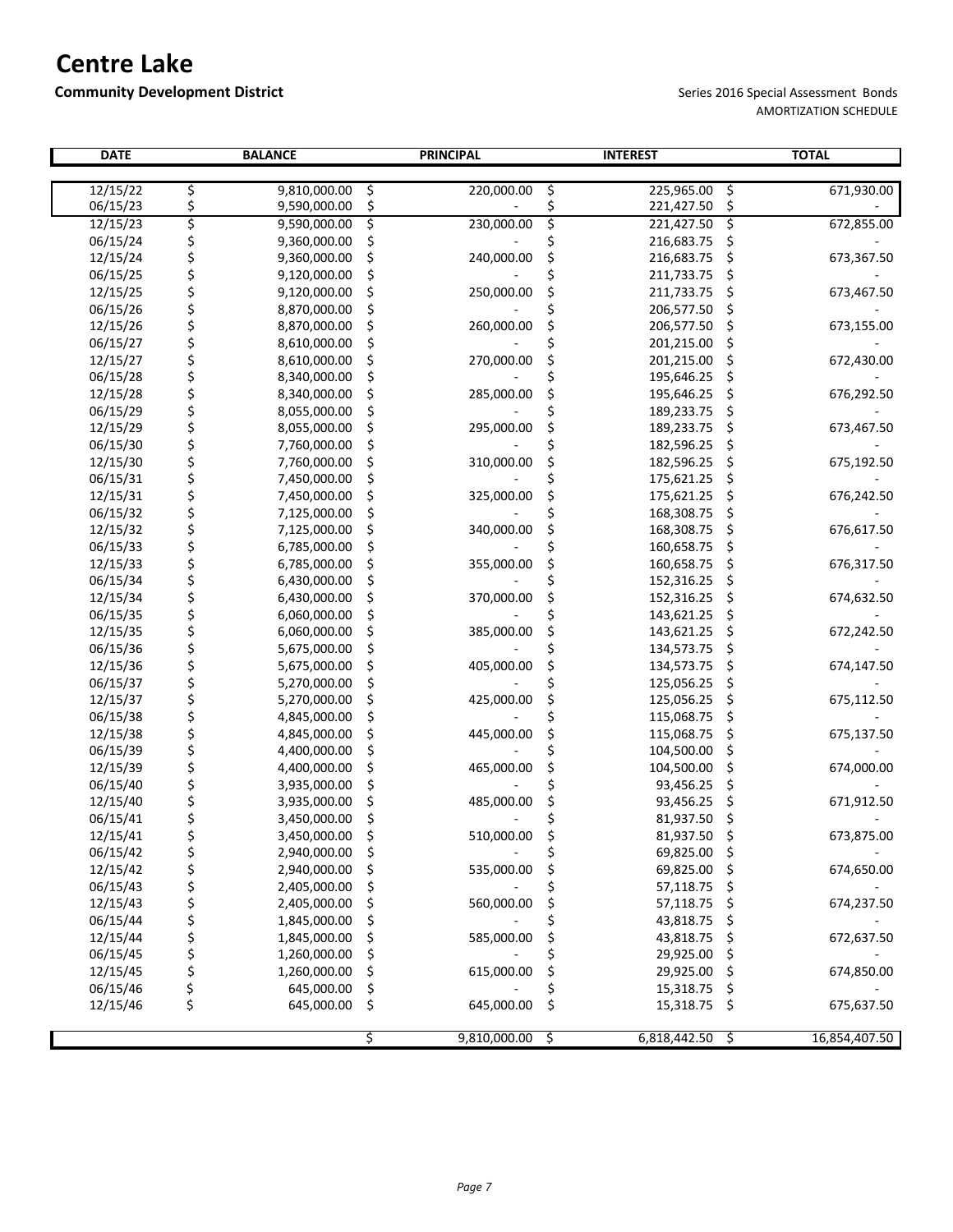# **Centre Lake Debt Service Fund**

## **Community Development District Series 2021** Series 2021 Special Assessment Bonds

| <b>Description</b>                   | Proposed<br><b>Budget</b><br>FY 2022 | <b>Actual</b><br><b>Thru</b><br>3/31/2022 | Projected<br><b>Next</b><br>6 Months | <b>Total</b><br>Projected<br>9/30/2022 | Proposed<br><b>Budget</b><br>FY 2023 |
|--------------------------------------|--------------------------------------|-------------------------------------------|--------------------------------------|----------------------------------------|--------------------------------------|
| <b>Revenues</b>                      |                                      |                                           |                                      |                                        |                                      |
| Special Assessments - A Bonds        | \$0                                  | \$0                                       | \$0                                  | \$0                                    | \$603,706                            |
| Interest Income                      | \$0                                  | \$6                                       | \$6                                  | \$12                                   | \$0                                  |
| Carry Forward Surplus <sup>(1)</sup> | \$0                                  | \$0                                       | \$0                                  | \$0                                    | \$227,628                            |
| <b>TOTAL REVENUES</b>                | \$0                                  | \$6                                       | \$6                                  | \$12                                   | \$831,334                            |
| <b>Expenditures</b>                  |                                      |                                           |                                      |                                        |                                      |
| Series 2021                          |                                      |                                           |                                      |                                        |                                      |
| Interest - 11/01                     | \$0                                  | \$0                                       | \$0                                  | \$0                                    | \$172,206                            |
| Principal - 05/01                    | \$0                                  | \$0                                       | \$0                                  | \$0                                    | \$210,000                            |
| Interest - 05/01                     | \$145,419                            | \$0                                       | \$145,419                            | \$145,419                              | \$172,206                            |
| <b>TOTAL EXPENDITURES</b>            | \$145,419                            | $\overline{\boldsymbol{\zeta_0}}$         | \$145,419                            | \$145,419                              | \$554,413                            |
| <b>Other Sources and Uses</b>        |                                      |                                           |                                      |                                        |                                      |
| <b>Bond Proceeds</b>                 | \$373,035                            | \$373,035                                 | \$0                                  | \$373,035                              | \$0                                  |
| <b>Interfund Transfer</b>            | \$0                                  | \$0                                       | \$0                                  | \$0                                    | \$0                                  |
| TOTAL OTHER SOURCES AND USES         | \$373,035                            | \$373,035                                 | \$0                                  | \$373,035                              | \$0                                  |
| <b>EXCESS REVENUES</b>               | \$227,616                            | \$373,041                                 | ( \$145, 413)                        | \$227,628                              | \$276,922                            |

Interest 11/01/2023 \$ 169,318.75

\$ 169,318.75

|           |           | Series 2021                   |                 |
|-----------|-----------|-------------------------------|-----------------|
| Land Use  | No. Units | Gross Per Unit                | TOTAL           |
| Single    | 256       | \$1,304.69                    | \$334,000.64    |
| Townhomes | 226       | \$1.304.69                    | \$294,859.94    |
|           | 482       |                               | \$628,860.58    |
|           |           | Less Discount/Collection Fees | ( \$25, 154.42) |
|           |           | <b>Total Net Assessment</b>   | \$603,706.16    |

(1) Carry forward surplus is net of the reserve requirement.